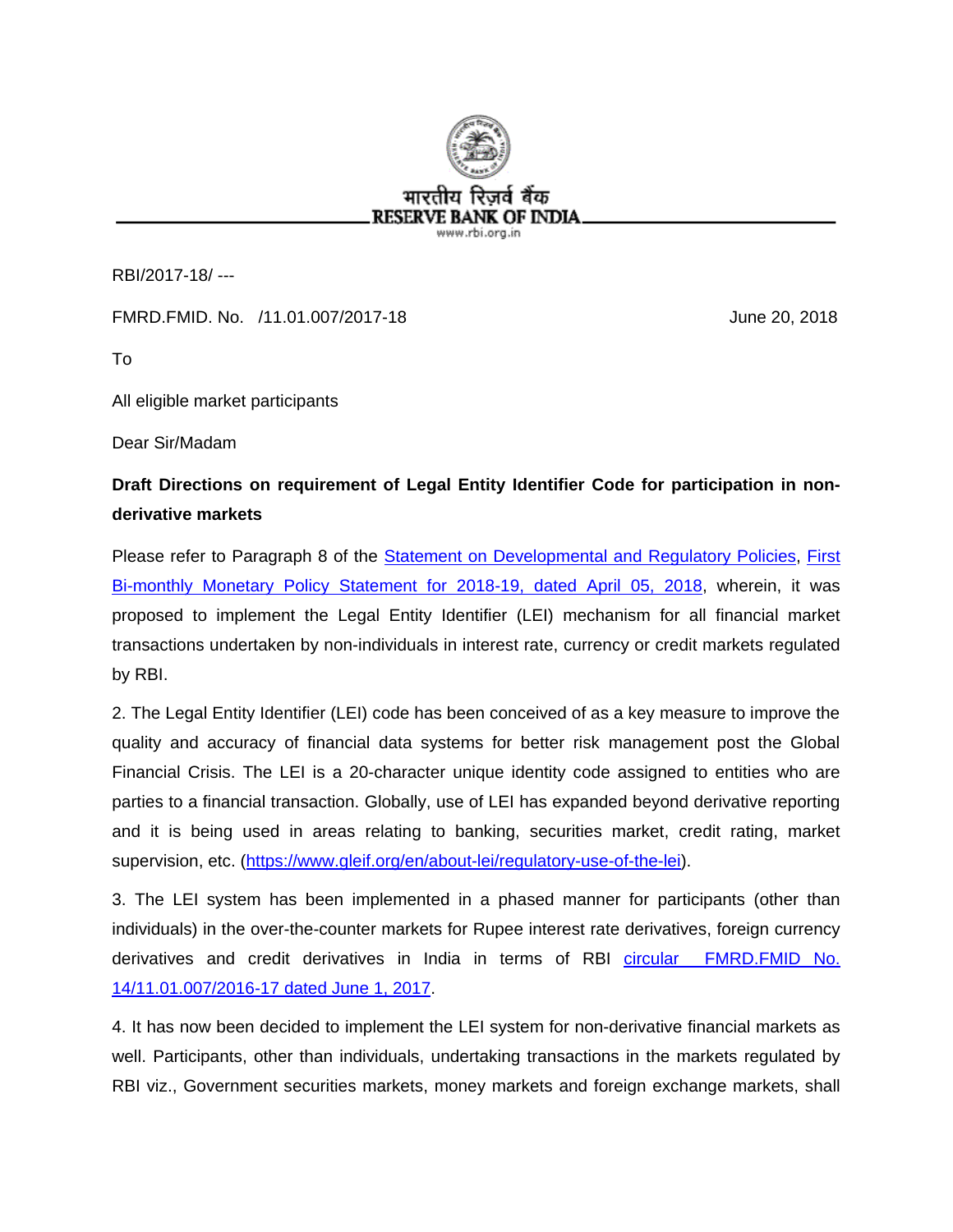obtain LEI codes as per the schedule given in the [Annex.](#page-2-0) Only those entities that obtain an LEI code on or before the due dates will be able to undertake transactions in these financial markets after the due date. Transactions undertaken on recognized stock exchanges are outside the purview of the LEI requirement.

5. LEI is not required for transactions in foreign exchange markets involving an amount of less than USD 0.1 million or equivalent thereof in other currencies.

6. Entities operating trading and reporting platforms in these markets are required to capture the LEI code of the transacting participants.

7. Entities can obtain LEI from any of the Local Operating Units (LOUs) accredited by the Global Legal Entity Identifier Foundation (GLEIF) [\(https://www.gleif.org/en\)](https://www.gleif.org/en). In India, LEI code may be obtained from Legal Entity Identifier India Ltd. (LEIL) [\(https://www.ccilindia-lei.co.in](https://www.ccilindia-lei.co.in/)). The rules, procedures and documentation requirements may be ascertained from LEIL [\(https://www.ccilindia-lei.co.in/USR\\_FAQ\\_DOCS.aspx\)](https://www.ccilindia-lei.co.in/USR_FAQ_DOCS.aspx).

8. Entities undertaking financial transactions shall ensure that their LEI code is considered current under the rules of the Global LEI System.

9. These directions are issued under Section 45(W) of the RBI Act, 1934.

Yours faithfully

(T. Rabi Sankar) Chief General Manager